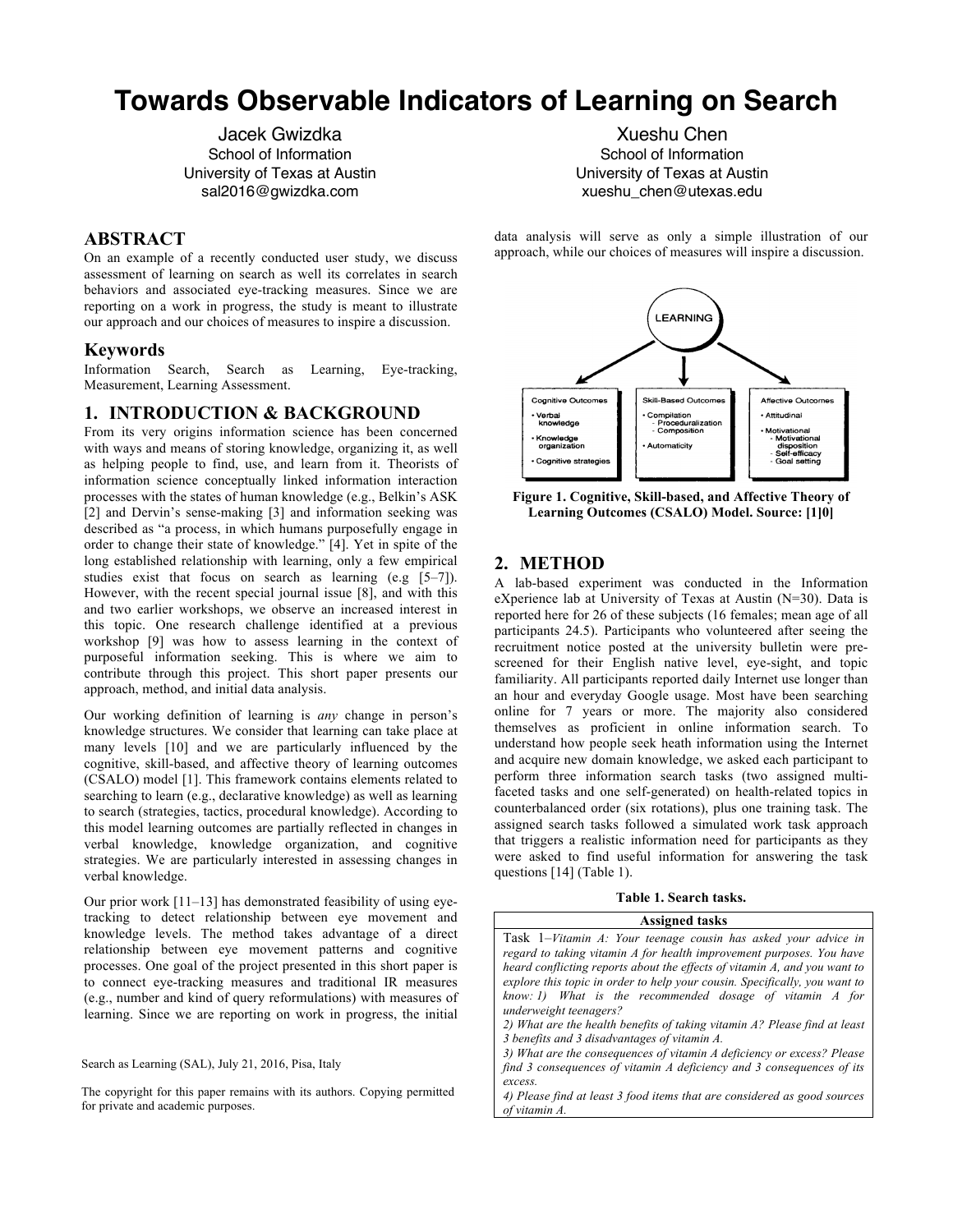Task 2*–Hypotension: . Your friend has hypotension. You are curious about this issue and want to investigate more. Specifically, you want to know: 1) What are the causes of hypotension?* 

*2) What are the consequences of hypotension?* 

*3) What are the differences between hypotension and hypertension in terms of symptoms? Please find at least 3 differences in symptoms between them.* 

*4) What are some medical treatments for hypotension? Which solution would you recommend to your friend if he/she also has a heart condition? Why?*

#### **Example self-generated tasks**

*Ex.1. Chrohn's disease- I know someone who was recently diagnosed and am curious about the disease.*

*Ex.2. My friend has lupus. What are the symptoms for lupus? What are the long-term consequences of lupus including the life expectancy? Are there any cures? What treatments are available?*

Participants searched publicly available web pages using Google and were asked to save relevant web pages with their typewritten notes and/or information copied/pasted from the source. While there was no time limit, each user session typically lasted from 1.5 to 2 hours. Each participant completed an eHEALS questionnaire, a Pre- and a Post-task Questionnaire, a Post-Search Interview on how they arrived at their solutions for one of the saved web pages per task, and an Exit Questionnaire. During search in the experiment, all of the participants' interactions with the computer system, including eye gaze, brain activity recordings (frontal area), facial expressions (web cam), were recorded. Eye tracking data was collected using a Tobii TX-300 eye-tracker. Participant brain wave levels were recorded using a wireless, consumer-level device headset (MyndWave). At the completion of a session, each participant received \$25.

Both the Pre and Post-Task Questionnaires contained two parts: knowledge assessments and interest in a search topic. In knowledge assessments, participants were asked to list as many words or phrases as they can on the topic of a search task with no time limit. As we have just recently finished the study, we focus on participants' responses to the free recall test to identify knowledge gains through information seeking and relate them to basic behavioral measures on Web search, adding eye fixation durations and counts.

## **2.1 Measures**

Our goals include measuring verbal and concept learning on the search process. We want to measure the difference in participant's knowledge of a search topic before and after each task, hence we need two measurement points. We considered a number of different possibilities of assessing participant's knowledge level on the task topics. We briefly present our deliberations. Factchecking questions before a task were considered inappropriate, because we wanted to avoid exposing participant to the topic's content before they start the search. Since the tasks were conducted on an open web, we could not use a technique such as Sentence Verification Technique (SVT) [15], which requires creation of questions for each document. Our participants were not experts on the topics, hence concept maps and mind-mapping were deemed inappropriate as it is particularly difficult to score for non-experts.

We decided on asking participants to list words and phrases related to each task topic before and after each task. Participants were also asked to annotate relevant web pages and to create from these annotations final notes for each task. Participant entered the annotations while they were on content web pages, whereas the listed words and phrases on pre- and post-task knowledge

assessment were from their memory. In addition, we collected a list of keywords and phrases on the assigned task topics from crowd workers on Amazon Mechanical Turk. We plan to use it in assessing participant knowledge by applying automated scoring and calculating semantic similarity using (e.g., using LSA).

|  | <b>Table 2. Dependent measures</b> |  |
|--|------------------------------------|--|
|--|------------------------------------|--|

| Construct         | Operationalization                                                                       |
|-------------------|------------------------------------------------------------------------------------------|
| Knowledge         | difference in the number of items entered after and                                      |
| gain              | before each task (absolute and ratio)                                                    |
|                   | mean frequency of nouns after a task; normalized by<br>the number of nouns used          |
|                   | ratio of the mean frequency of nouns after to before                                     |
| Expertise<br>gain | a task; normalized by the number of nouns used                                           |
|                   | mean frequency of new nouns used after a task;<br>normalized by the number of nouns used |
|                   | mean rank of nouns listed after a task                                                   |
|                   | mean rank of new nouns listed after a task                                               |

The methods we used in assessing knowledge included, for example, statement counting [16], word analysis (e.g. word frequency, in particular for nouns), while we plan to use more sophisticated methods in the future (e.g., topic analysis [17] and semantic analysis). The methods aim at assessing knowledge gain and expertise gain. With increasing expertise, people use more sophisticated vocabulary. This sophistication is expressed in the use of less frequent and more specialized vocabulary, hence our use of word usage frequency (and word usage rank) as one of the dependent measures. We used word frequencies and ranks of 1/3 million of most frequent words taken from Google Web Trillion Word Corpus [18] as described by Norvig in chapter 14 in [19].

# **3. RESULTS**

The mean frequencies and ranks of nouns entered before and after a task differed significantly (Mann-Whitney non-parametric test statistic=229728.5, p=0.0026; Figure 2).



**Figure 2. Mean ranks of nouns in Pre-, Post-task, and new nouns Post-task.**

We performed linear regression with the independent variables presented in Table 3 and one dependent variable at a time (Table 2) – thus, we run four regressions. Three of the obtained models (except for ratio of frequencies after and before a task) were significant. However, the values of  $\mathbb{R}^2$  were modest and ranged from 0.24 to 0.28.